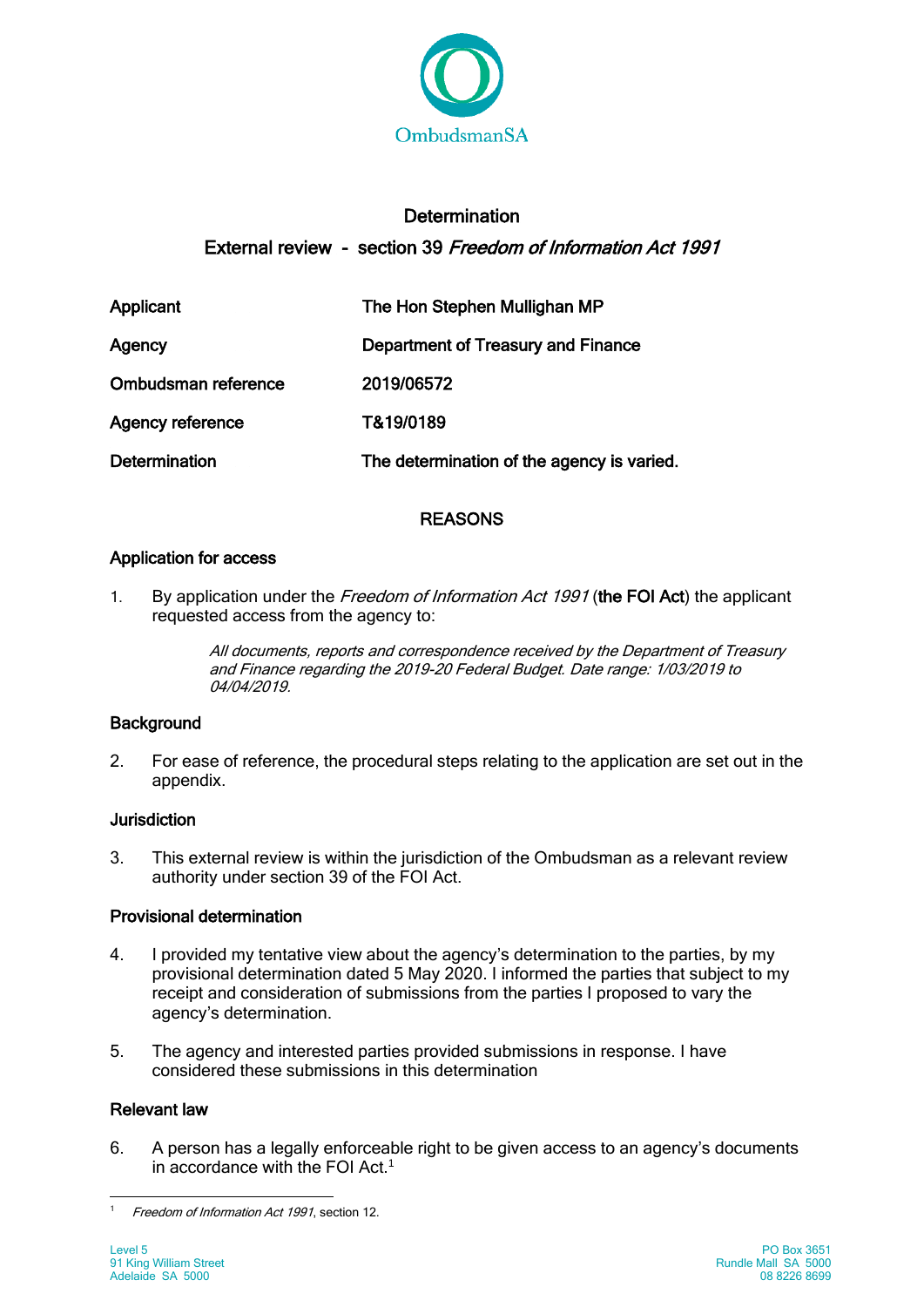7. The FOI Act provides that upon receipt of an access application, an agency may make a determination to refuse access where the documents are 'exempt'. Schedule 1 lists various exemption clauses which may be claimed by an agency as a basis for refusing access. The following provisions are of relevance to this external review:

#### 1—Cabinet documents

- (1) A document is an exempt document—
	- (a) if it is a document that has been specifically prepared for submission to Cabinet (whether or not it has been so submitted); or
	- (b) if it is a preliminary draft of a document referred to in [paragraph](file:///C:/Users/kzmil/AppData/Local/Beethoven/Resolve/Beethoven/Resolve/DocumentStore/OMB_PRODAPP/2016_07951/2016%2007951%2032%20FOI%20ER%20-%20Provisional%20Determination%20-%20Ombudsman%20(1).doc%23idbddbd09a_db00_4edd_b07d_b5360b95a3fa) (a); or
	- (c) if it is a document that is a copy of or part of, or contains an extract from, a document referred to in [paragraph](file:///C:/Users/kzmil/AppData/Local/Beethoven/Resolve/Beethoven/Resolve/DocumentStore/OMB_PRODAPP/2016_07951/2016%2007951%2032%20FOI%20ER%20-%20Provisional%20Determination%20-%20Ombudsman%20(1).doc%23idbddbd09a_db00_4edd_b07d_b5360b95a3fa) (a) o[r \(b\);](file:///C:/Users/kzmil/AppData/Local/Beethoven/Resolve/Beethoven/Resolve/DocumentStore/OMB_PRODAPP/2016_07951/2016%2007951%2032%20FOI%20ER%20-%20Provisional%20Determination%20-%20Ombudsman%20(1).doc%23id987ed1f3_1ffd_4b70_8003_2fc52c31103f) or
	- (e) if it contains matter the disclosure of which would disclose information concerning any deliberation or decision of Cabinet; or
	- (f) if it is a briefing paper specifically prepared for the use of a Minister in relation to a matter submitted, or proposed to be submitted to Cabinet.

#### 5—Documents affecting inter-governmental or local governmental relations

- (1) A document is an exempt document if it contains matter—
	- (a) the disclosure of which—
		- (i) could reasonably be expected to cause damage to intergovernmental relations; or
		- (ii) would divulge information from a confidential intergovernmental communication; and
	- (b) the disclosure of which would, on balance, be contrary to the public interest.

#### 6—Documents affecting personal affairs

- (1) A document is an exempt document if it contains matter the disclosure of which would involve the unreasonable disclosure of information concerning the personal affairs of any person (living or dead).
- (2) A document is an exempt document if it contains allegations or suggestions of criminal or other improper conduct on the part of a person (living or dead) the truth of which has not been established by judicial process and the disclosure of which would be unreasonable.
- (3) A document is not an exempt document by virtue of [subclause](file:///C:/Users/ezdre/AppData/Local/Beethoven/Resolve/Beethoven/Resolve/DocumentStore/OMB_PRODAPP/2019_07071/2019%2007071%2032%20FOI%20ER%20-%20Provisional%20Determination%20-%20Ombudsman%20(1).docx%23idccbbcb74_ff44_40b4_aec6_abd628f2dde2) (1) or [\(2\)](file:///C:/Users/ezdre/AppData/Local/Beethoven/Resolve/Beethoven/Resolve/DocumentStore/OMB_PRODAPP/2019_07071/2019%2007071%2032%20FOI%20ER%20-%20Provisional%20Determination%20-%20Ombudsman%20(1).docx%23id0e3aa0ac_688f_4e30_aa02_8efd9cbb70d7) merely because it contains information concerning the person by or on whose behalf an application for access to the document is made.
- (3a) A document is an exempt document if it contains matter—
	- (a) consisting of information concerning a person who is presently under the age of 18 years or suffering from mental illness, impairment or infirmity or concerning such a person's family or circumstances, or information of any kind furnished by a person who was under that age or suffering from mental illness, impairment or infirmity when the information was furnished; and
	- (b) the disclosure of which would be unreasonable having regard to the need to protect that person's welfare.
- 8. Under section 48, the onus is on the agency to justify its determination 'in any proceedings'. This includes the external review process.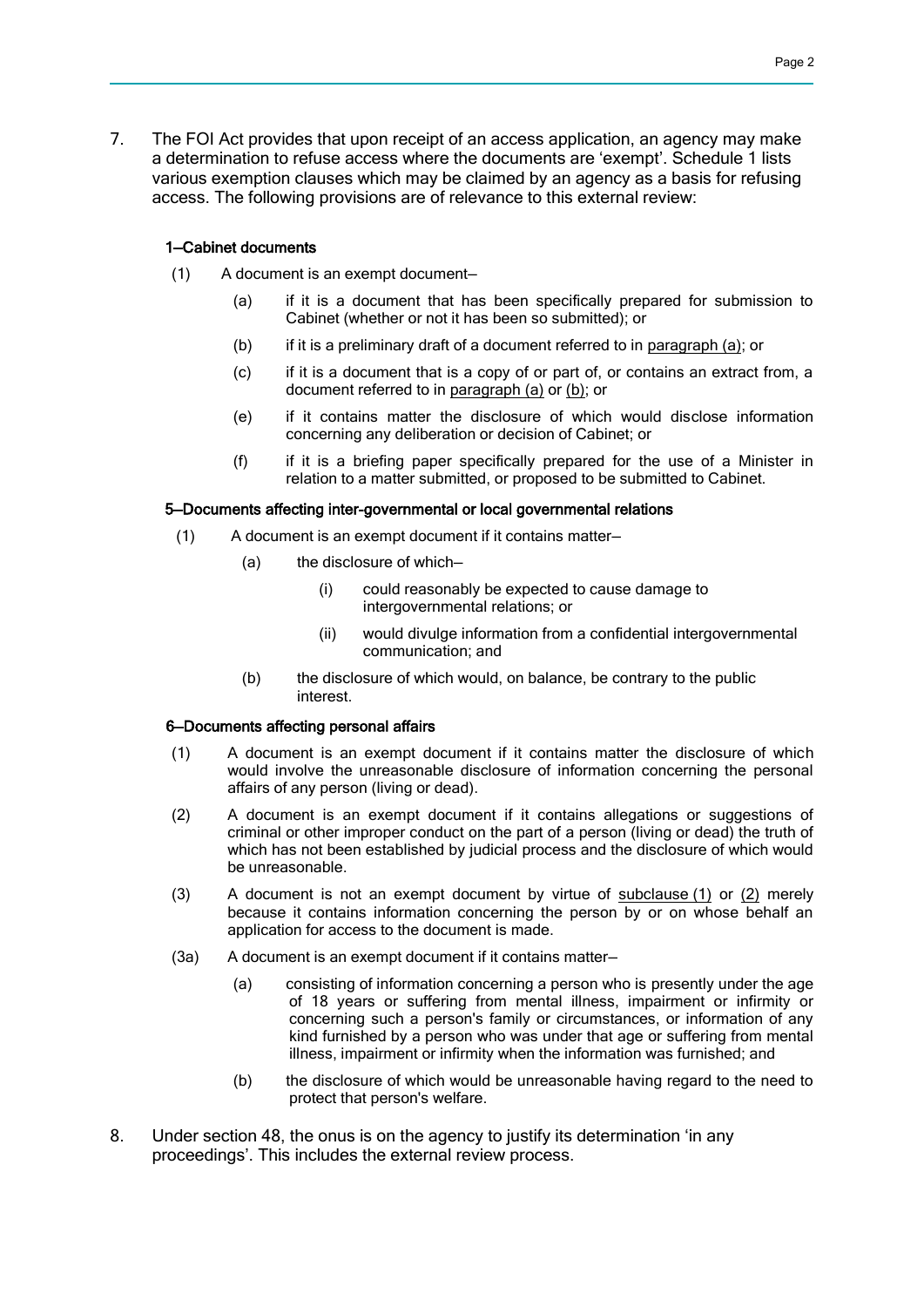9. Section 39(11) provides that the Ombudsman may confirm, vary or reverse the agency's determination in an external review, based on the circumstances existing at the time of review.

### Documents in issue

- 10. The agency identified 49 documents within the scope of the application.
- 11. The agency determined to:
	- grant access in full to 19 documents
	- grant access in part to 8 documents
	- refuse access in full to 22 documents.
- 12. Upon notification of external review, the agency revised its position to:
	- grant access in full to 21 documents
	- grant access in part to 9 documents
	- **•** refuse access in full to 19 documents.
- 13. Documents 1, 6, 21, 24, 26, 28, 31 and 44 were determined to contain information concerning personal affairs and were partially released pursuant to clause 6(1).
- 14. Document 22 was determined to contain information that could damage intergovernmental relations and was partially released pursuant to clause 5(1)(a)(i).
- 15. Documents 2, 3, 4 and 23 were determined to be documents that would damage intergovernmental relations and contain confidential intergovernmental communication. The documents were refused access in full pursuant to clause 5(1)(a)(i) and (ii).
- 16. Documents 32, 33a, 34, 35, 36, 37, 42 and 43 were determined to contain matter the disclosure of which would disclose information concerning any deliberation or decision of Cabinet and were refused access in full pursuant to clause 1(1)(e). These documents were also determined to contain parts of or extracts of documents prepared for submission to Cabinet and were exempt pursuant to clause 1(1)(c).
- 17. Documents 37a and 38 to 40 were also determined to be exempt pursuant to clause  $1(1)(c)$ .
- 18. Documents 34a, 35a and 36a were determined to be drafts of documents that were created specifically for submission to Cabinet and were refused access in full pursuant to clause 1(1)(b).

### Issues in this review

19. The issue for me to consider in this review is whether the agency has justified its determination to refuse access in full to 19 documents and to give partial access to 9 documents.

### **Consideration**

### Cabinet Documents

## Clause 1(1)(b) – Draft Cabinet documents

Documents 34a, 35a and 36a

20. The agency determined that documents 34a, 35a and 36a are exempt pursuant to clause  $1(1)(b)$ .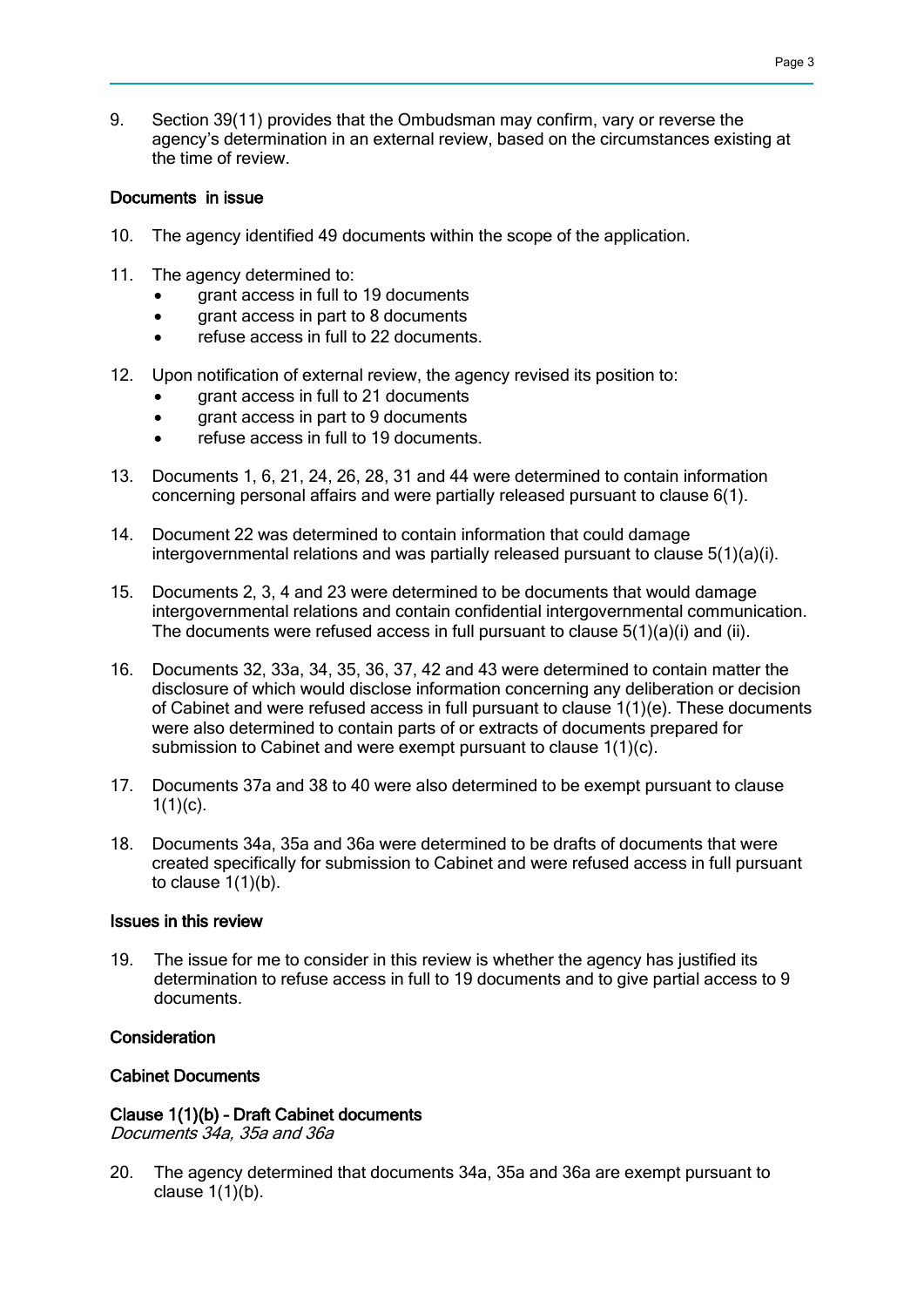- 21. In order for a document to be exempt pursuant to clause  $1(1)(b)$ , the document must be a preliminary draft of a document that has been specifically prepared for submission to Cabinet. Having read documents 34a, 35a and 36a, I am satisfied that they are preliminary drafts of documents specifically prepared for submission to Cabinet.
- 22. As such I consider that documents 34a, 35a and 36a are exempt pursuant to clause 1(1)(b) of the FOI Act.

### Clause 1(1)(c) – Extracts of Cabinet Documents

Documents 32, 33a, 34, 35, 36, 37, 37a, 38 to 40, and 43

- 23. For a document to be exempt pursuant to clause  $1(1)(c)$ , the document must be a copy of or contain part of, or contains an extract from, a document that has been specifically prepared for Cabinet or a preliminary draft of a document that has been specifically prepared for Cabinet.
- 24. In considering the equivalent provision of clause  $1(1)(c)$  in the Commonwealth Freedom of Information Act 1982, the Australian Information Commissioner (the AIC) was of the view that a copy or extract should be a quotation from, or exact reproduction of, the Cabinet submission, official record of the Cabinet or the Cabinet briefing.<sup>2</sup> I agree with this view.
- 25. The word 'copy' is not defined in the FOI Act or the Acts Interpretation Act 1915, and so should be accorded its ordinary meaning. The word 'copy' is defined in the Macquarie Dictionary to include 'a transcript, reproduction, or imitation of an original'.<sup>3</sup>
- 26. Based on this definition, I do not consider that documents 32, 34, 35, 36 and 37 contain parts of, or extracts from, documents submitted to Cabinet or preliminary drafts of documents submitted to cabinet. The documents are emails which contain descriptions of parts of such documents, but do not contain any exact reproductions of parts of those documents.
- 27. Accordingly I do not view documents 32, 34, 35, 36 and 37 as being exempt pursuant to clause  $1(1)(c)$ .
- 28. Documents 33a, 37a, 38 to 40, and 43 are spreadsheets which were created for the purpose of being presented as parts of Cabinet submissions. Accordingly I consider that documents 33a, 37a, 38, 39, 40 and 43 are exempt pursuant to clause 1(1)(c).

### Clause 1(1)(e) – Documents revealing information concerning any decision or deliberation of Cabinet

Documents 32, 33a, 34 to 37, 42 and 43

- 29. As I have formed the provisional view that documents 33a and 43 are exempt pursuant to clause 1(1)(c), I will not be considering whether those documents are exempt under clause 1(1)(e).
- 30. The District Court of South Australia in *Department of State Development v Pisoni* (Pisoni) <sup>4</sup> and, more recently, the South Australian Civil and Administrative Tribunal in Department of the Premier and Cabinet v Dan van Holst Pellekaan (van Holst

 $\overline{2}$ <sup>2</sup> https://www.oaic.gov.au/assets/freedom-of-information/guidance-and-advice/foi-guidelines/foi-guidelines-combined-january-2019.pdf (at 16 October 2019) See also: Re Aldred and Department of Foreign Affairs and Trade (1990) 20 ALD 264.

Macquarie Dictionary Online (Macmillan Publishers Australia, 2020), available at https://www.macquariedictionary.com.au/.

Department of State Development v Pisoni [2017] SADC 34.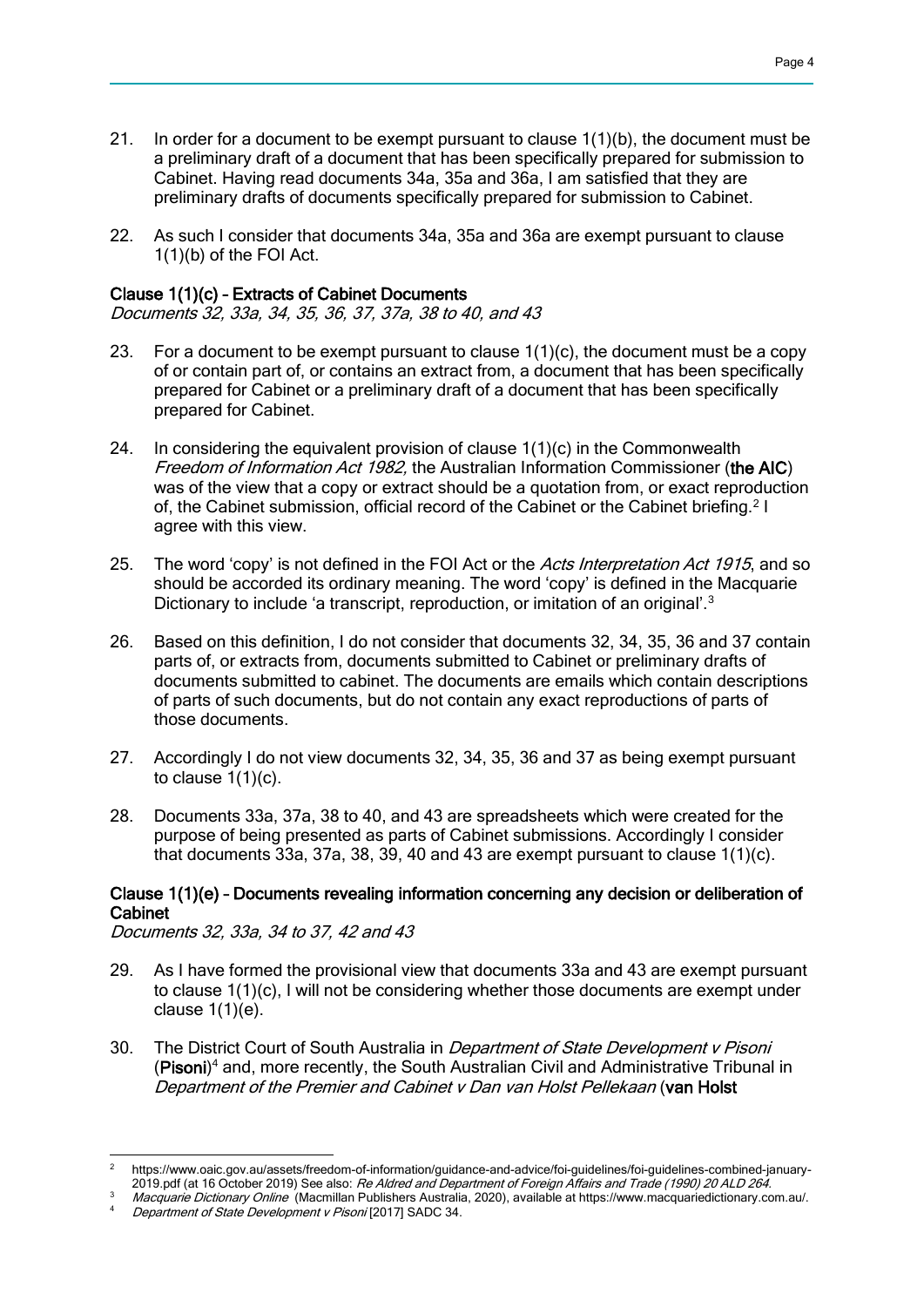Pellekaan)<sup>5</sup> considered the test to be applied when considering whether a document is exempt pursuant to clause 1(1)(e).

31. In Pisoni, Judge Tilmouth observed:

There is highly persuasive, if not binding authority, to the effect that a document merely revealing a description of an event placed before Cabinet is not protected. Thus in Secretary to the Department of Infrastructure v Louise Asher MP, Buchanan JA wrote:

That is not to say that a document supplied to Cabinet for its consideration could never be exempt as disclosing a deliberation of Cabinet. It all depends upon the terms of the document. At one end of the spectrum, a document may reveal no more than that a statistic or description of an event was placed before Cabinet. At the other end, a document on its face may disclose that Cabinet required information of a particular point of view. The former would say nothing as to Cabinet's deliberations; the latter might say a great deal…

Vincent JA considered the question is 'what the document itself would convey in the circumstances, and providing that there is nothing in the document enabling one to draw any inferences as to what may or may not have been the subject of deliberation or decision', the document is unprotected. Redlich JA was of a similar view in Secretary to the Department of Infrastructure v Asher. His Honour considered that there was nothing on the face of the subject documents permitting the conclusion that their disclosure would involve disclosure of any "deliberation" or "decision" of the Cabinet.<sup>6</sup>

32. In van Holst Pellekaan, Executive Member Stevens adopted the meaning attributed to 'deliberation' by Tilmouth DCJ in Pisoni.<sup>7</sup> Member Stevens considered that clause 1(1)(e) 'is broader than the equivalent provisions currently existing in other Australian jurisdictions' as a consequence of the inclusion of the words 'information concerning any' which do not appear in other jurisdictions' legislation;<sup>8</sup>

> In other jurisdictions, the test is whether disclosure will "disclose the deliberations or decisions" (of Cabinet). Case law in those jurisdictions must be understood accordingly. Clause 1(1)(e) poses a broader test. It is whether disclosure will disclose "information concerning any deliberation or decision of Cabinet".

In O'Connor v Leaw Pty Ltd (1993) 42 NSWLR 285 at page 303, Rolfe JH stated:

'Concerning' has been defined as 'regarding', 'touching', 'in reference or relation to' and 'about'. It is, accordingly, a word of wide import…<sup>9</sup>

- 33. In van Holst Pellekaan, Executive Member Stevens considered that there were two questions to be addressed in the application of clause  $1(1)(e)$ :
	- 1. Has there been a relevant deliberation or decision of Cabinet?
	- 2. If so, do the documents contain matter the disclosure of which would disclose information concerning that deliberation or decision?<sup>10</sup>
- 34. Documents 34, 35, 36 and 37 are emails that accompany documents that I consider exempt under clause 1(1)(b) and 1(1)(c). The information contained in documents 34, 35, 36 and 37 summarises and reveals information contained in the exempt documents, and as such I consider that the release of these documents would disclose information concerning a deliberation or decision of Cabinet. As such I consider these documents are exempt under clause 1(1)(e).

 $\overline{a}$ <sup>5</sup> Department of the Premier and Cabinet v Dan van Holst Pellekaan [2018] SACAT 56.

Department of State Development v Pisoni [2017] SADC 34, [20], citations omitted.

Department of the Premier and Cabinet v Dan van Holst Pellekaan [2018] SACAT 56, [70].

Department of the Premier and Cabinet v Dan van Holst Pellekaan [2018] SACAT 56, [66].

 $\frac{9}{10}$  Department of the Premier and Cabinet v Dan van Holst Pellekaan [2018] SACAT 56, [67-68].

Department of the Premier and Cabinet v Dan van Holst Pellekaan [2018] SACAT 56, [81].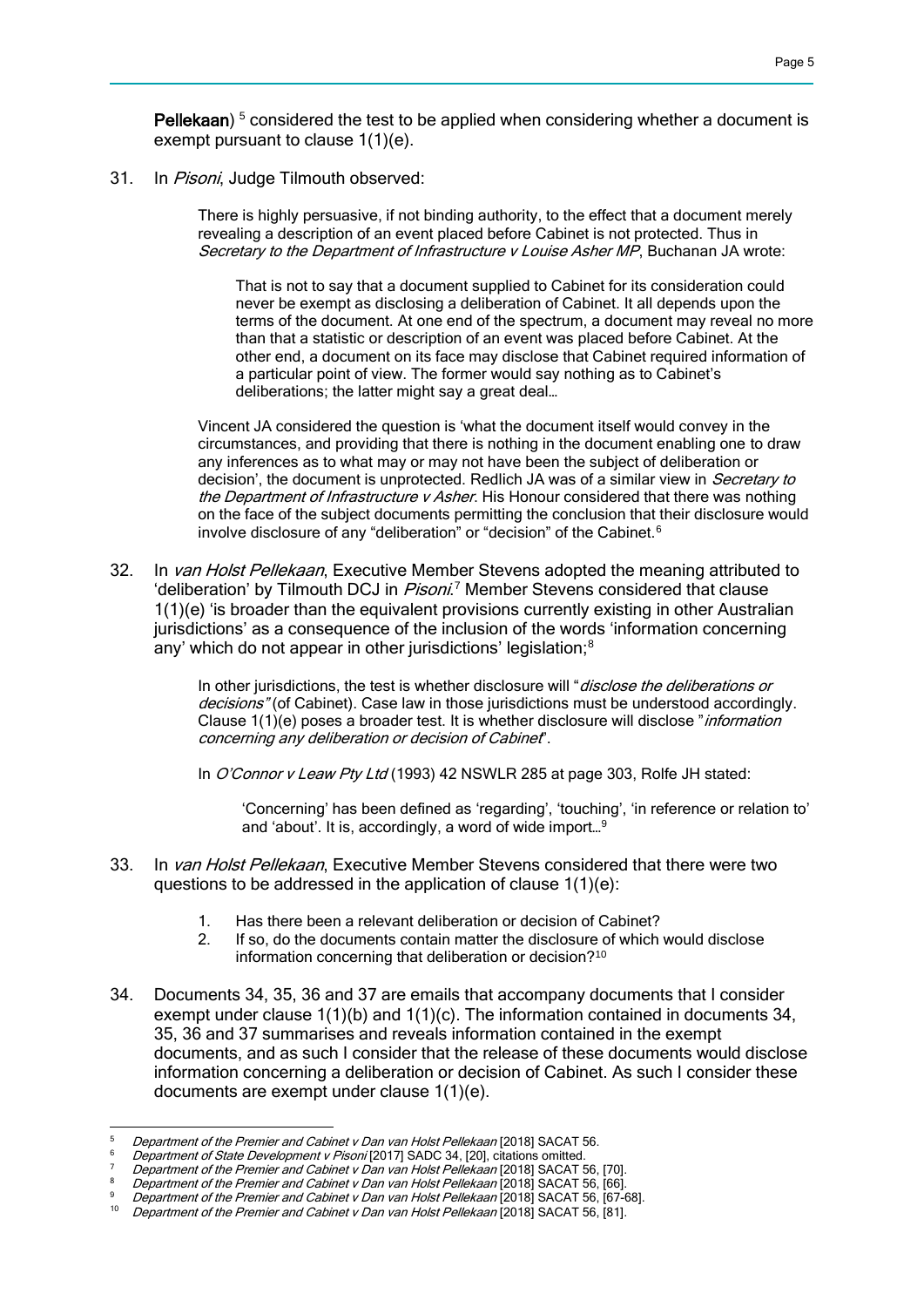- 35. Document 42 is a letter which directly references and discusses information concerning a deliberation or decision of Cabinet and as such I consider that the document is exempt pursuant to clause 1(1)(e).
- 36. In my provisional determination I expressed that I was of the view that document 32 was not exempt under clause 1(1)(e) as it did not disclose information concerning a deliberation or decision of Cabinet.
- 37. In response to my provisional determination, the agency provided submissions explaining the nature of document 32 in greater detail. The agency stated that the email summarises key points and issues that were used in the February 2019 Monthly Monitoring report, which are specifically prepared for submission to the Budget Cabinet Committee each month. The agency drew attention to clause 1(3) of the FOI Act that within the meaning of clause 1, a reference to Cabinet includes a reference to a committee of Cabinet and to a subcommittee of a committee to Cabinet.
- 38. Given the agency's additional submissions, I am satisfied that document 32 contains information that, if released, would disclose information concerning a deliberation of Cabinet. As such I consider that document 32 is exempt pursuant to clause 1(1)(e).
- 39. My Office has contacted the applicant who has agreed to accept that document 32 is exempt pursuant to clause  $1(1)(e)$  without the need for a revised provisional determination inviting further submissions.

### Clause 5(1) – Documents affecting inter-governmental or local governmental relations Documents 2, 3, 4, 22, 23 and 42.

- 40. In the agency's submissions, it relied on both clauses 5(1)(a)(i) and 5(1)(a)(ii) in claiming that documents 2, 3, 4, 22, 23 and 42 are exempt.
- 41. In order for a document to be exempt pursuant to clause 5(1)(a) it must contain matter the disclosure of which:
	- could reasonably be expected to cause damage to intergovernmental relations, or would divulge information from a confidential intergovernmental communication; and
	- would, on balance, be contrary to the public interest.
- 42. Documents 2, 3 and 4 are emails between Treasuries of all jurisdictions. Document 22 is an email with an attached letter which was released in part.
- 43. Document 22 and 23 have unique circumstances surrounding them and I will consider them separately from the other documents that fall to be considered under clause 5(1).
- 44. As I have already considered that document 42 is exempt pursuant to clause 1(1)(e), it is unnecessary to determine whether it is exempt pursuant to clause 5(1).
- 45. In the agency's submissions it raised concerns that the release of document 2 would cause damage to intergovernmental relationships, and that documents 3 and 4 contain information from confidential intergovernmental communications. However given the nature of the documents, and the nature of the tests, I consider it appropriate to consider the applicability of both clause  $5(1)(a)(i)$  and  $5(1)(a)(ii)$  to all of the documents.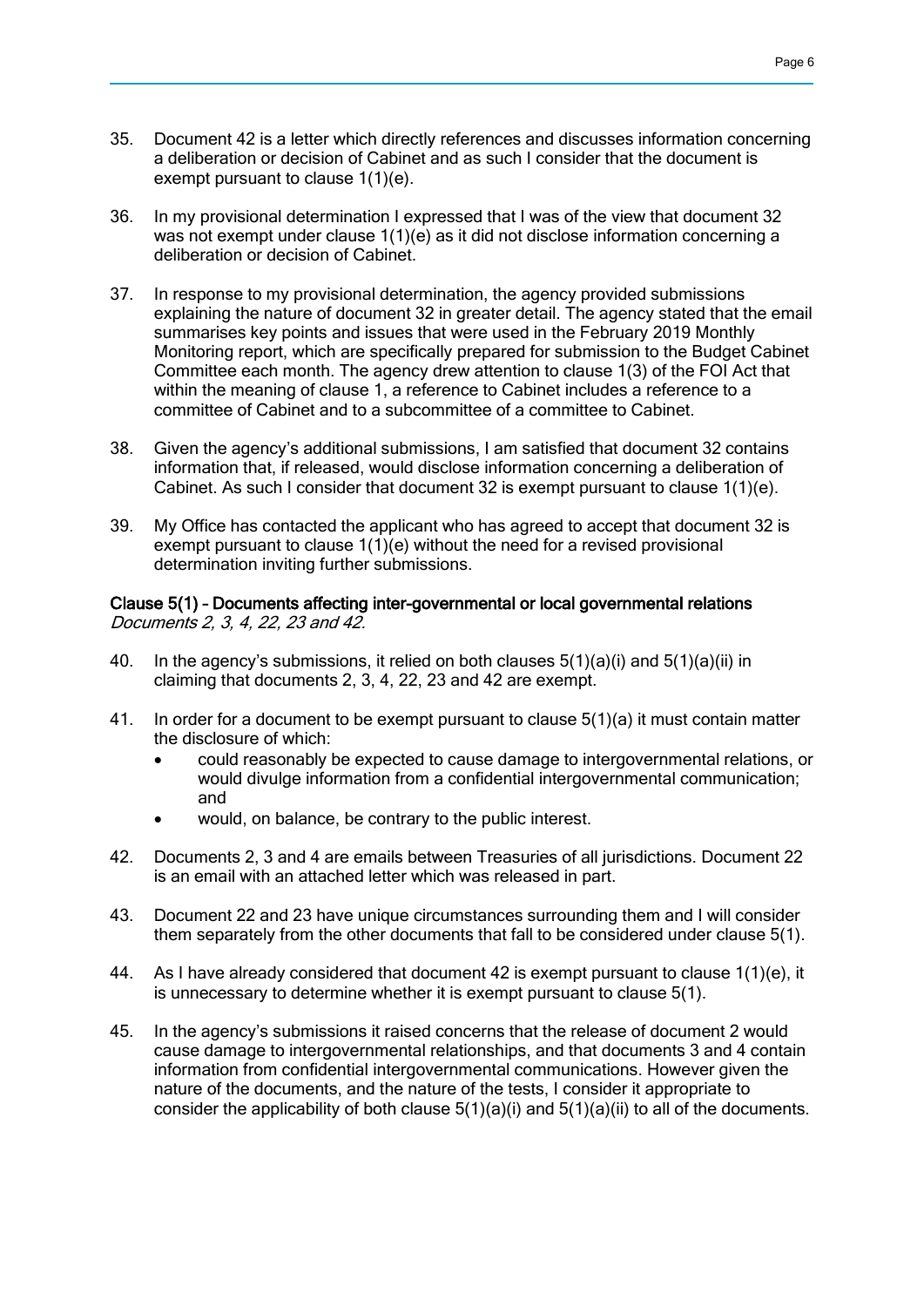Damage to intergovernmental relations

46. What constitutes 'damage' to intergovernmental relationships was considered by the Federal Court in Arnold v Queensland.<sup>11</sup> Justice Wilcox considered that:

> the words "relations between the Commonwealth and a State" refer to the total relationship between the Commonwealth and the relevant State. As is essential in a federation, there exists a close working relationship, over a wide spectrum of matters and at a multitude of levels, between representatives of the Commonwealth and representatives of each State. The word 'relations' includes all of those contacts. It would not normally be correct to describe a falling out between particular individuals on each side as constituting damage to "relations" between the two governments, even if there was some loss of co-operation between those individuals. But a dispute may have ramifications sufficiently extensive for it to affect "relations" between the governments as such. Questions of degree arise. They can only be considered in the light of the facts of each case<sup>12</sup>

47. Justice Wilcox also commented on the requirements of a 'reasonable expectation' of damage:

> the words "could reasonably be expected" do not require the demonstration of probability of damage. In Attorney-General's Department v Cockcroft (1986) 64 ALR 97 a Full Court considered the meaning of the words "could reasonably be expected to prejudice the future supply of information" … Bowen CJ and Beaumont J said that those words "require a judgement to be made by the decision maker as to whether it is reasonable, as distinct from something that it is irrational, absurd or ridiculous…<sup>13</sup>

48. In the context of a relationship between the Commonwealth and the State of Queensland, the then Deputy President of the AAT observed in Guy v the Department of Transport that:

> It would not, in my view, be an exaggeration to say that the relationship between the units of a Federation can be quite as complex and difficult as that between nation states, and that trust and confidence are vital to the nourishment of bodies… which are examples of Federal/State relationships based on mutual cooperation and not merely an assertion of legislative power.

It follows that I consider that a disclosure of the Idocumentl against the wishes of the Government of Queensland could reasonably be expected to cause damage to relations between the Commonwealth and the State of Queensland.<sup>14</sup>

- 49. In regard to the objections of agencies, the Western Australian Information Commissioner in Ravlich v Department of Productivity and Labour Relations concurred with the conclusion of the AAT and observed that the reasonableness of the objections to disclosure were not relevant in assessing the likely impact of disclosure.<sup>15</sup> That is, an agency's strong objection to disclosure, however irrational the views underpinning those objections, must be considered in assessing whether disclosure could reasonably be expected to damage intergovernmental relations.
- 50. In relation to document 2, the ACT Treasury advised that they objected to release on the basis that release would jeopardise the continued intergovernmental exchange of information under a confidential arrangement. Given that a third party has objected to disclosure, and is of the view that its release would jeopardise intergovernmental

 $11$ <sup>11</sup> Arnold on behalf of Australians for Animals v The State of Queensland; The Australian National Parks and Wildlife [1987] FCA 148

<sup>&</sup>lt;sup>12</sup> Arnold on behalf of Australians for Animals v The State of Queensland; The Australian National Parks and Wildlife [1987] FCA 148, per Wilcox J at [32].

<sup>13</sup> Arnold on behalf of Australians for Animals v The State of Queensland; The Australian National Parks and Wildlife [1987] FCA 148, per Wilcox J at [33].

<sup>14</sup> Guy v Department of Transport (1987) 12 ALD 358 at [14].

Ravlich v Department of Productivity and Labour Relations [2000] WAICmr 58 at [22].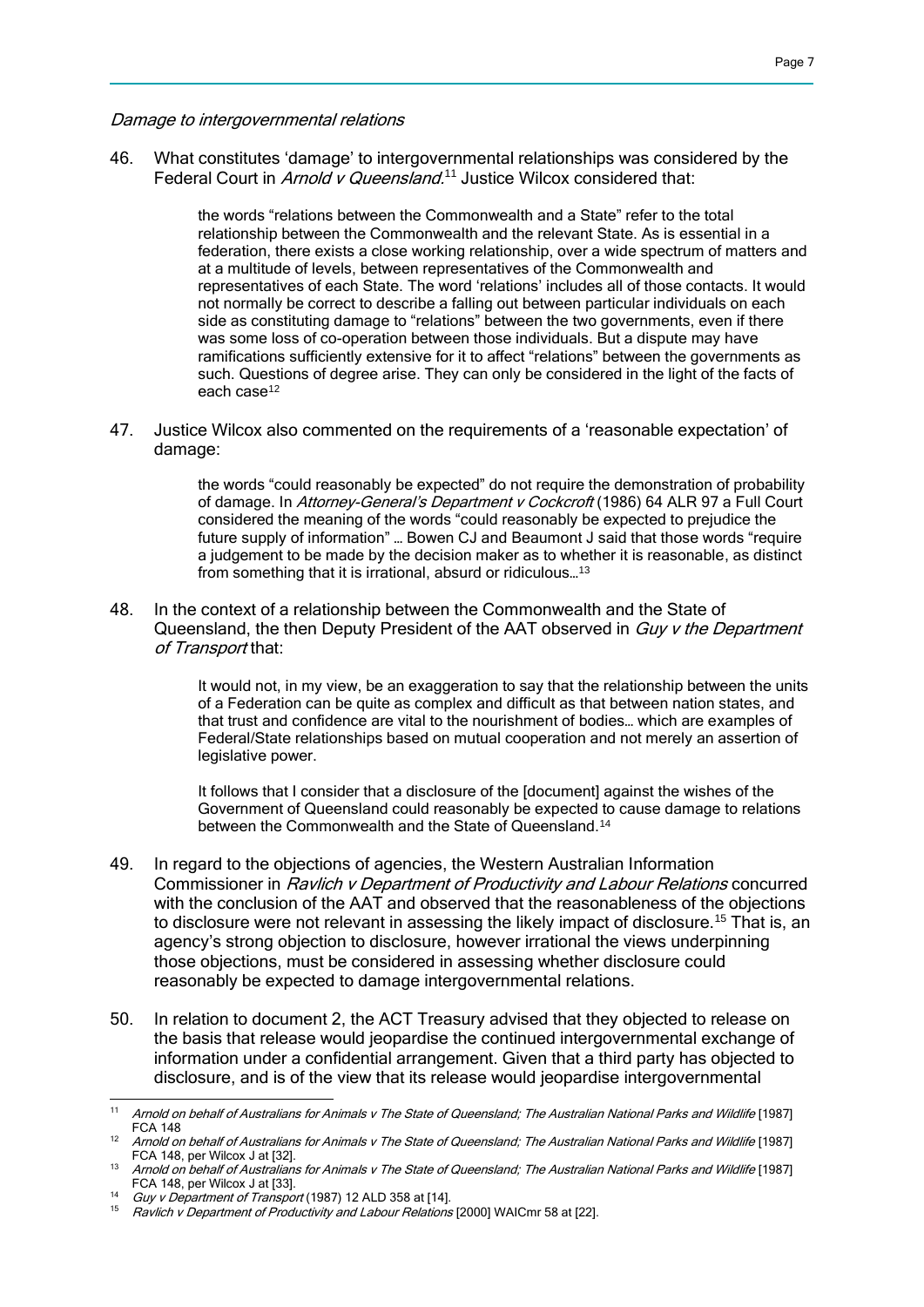relationships, I am of the mind to agree that there is a reasonable expectation that release could cause damage to intergovernmental relationships.

51. Given the claim that documents 3 and 4 are purported to contain confidential intergovernmental communications, I am also of the view that release of those documents could potentially cause damage to intergovernmental relations and that clause 5(1)(a)(i) applies.

### Confidential intergovernmental communications

- 52. When determining whether communications between governments occur on a confidential basis, the following factors may be relevant:
	- $\bullet$  the nature of the information and its sensitivity<sup>16</sup>
	- the body from which it emanates and the relationship between the parties
	- $\bullet$  the circumstances in which the communication took place.<sup>17</sup>
- 53. In the context of an international governmental relationship, President Davies in Re Maher and Attorney-General's Department observed that:

Moreover, as I have said, communications may be made not under any express agreement or even any necessarily implied agreement as to confidentiality but pursuant to a general understanding that communications of that nature will be treated in confidence.<sup>18</sup>

- 54. The approach in *Maher* appears to have been recently adopted by the South Australian District Court in *Hall v SA Police*<sup>19</sup> though, again, that matter concerned an international relationship. Nevertheless, I consider that the approach in *Maher* is relevant and useful in this instance. As such, it is necessary, in my view, to consider the full circumstances surrounding the exchange of the information, and whether the information in particular was provided and received under such circumstances.
- 55. Document 3 and 4 are email communications between the Commonwealth Treasury and State Treasuries. The agency submitted that the communications reveal a confidential agreement between the Treasuries, and the content of the emails reveal that the emails were sent with the express notice that the communications are confidential. To that extent I am satisfied that the circumstances surrounding the communication attracted an understanding that the communications were confidential.
- 56. However I note that the schedule of documents provided by the agency with its determination reveals a significant aspect of the communications contained in the documents, both in the description of the documents and the date and time of the documents. The extent of which this information reveals the contents of the documents, to my mind, significantly reduces the likelihood that the communications have remained confidential, or that the nature of the communications are particularly sensitive.
- 57. Nevertheless out of an abundance of caution, I would treat the documents as confidential intergovernmental communications and tentatively conclude the documents satisfy the conditions of clause 5(1)(a)(ii).

 $\overline{a}$ 

<sup>&</sup>lt;sup>16</sup> Smith, Kline and French Laboratories (Aust) Ltd v Secretary, Department of Community Services and Health (1991) 28 FCR 291 at 303.

<sup>&</sup>lt;sup>17</sup> Re Maher and Attorney-General's Department [1985] AATA 180 (17 July 1985) at [20]. The approach in Re Maher has recently been applied by the South Australian District Court in Hall v SA Police [2019] SADC 5 at [255].

<sup>18</sup> Re Maher and Attorney-General's Department [1985] AATA 180 (17 July 1985) at [25].

 $19$  Hall v SA Police [2019] SADC 5 at [255].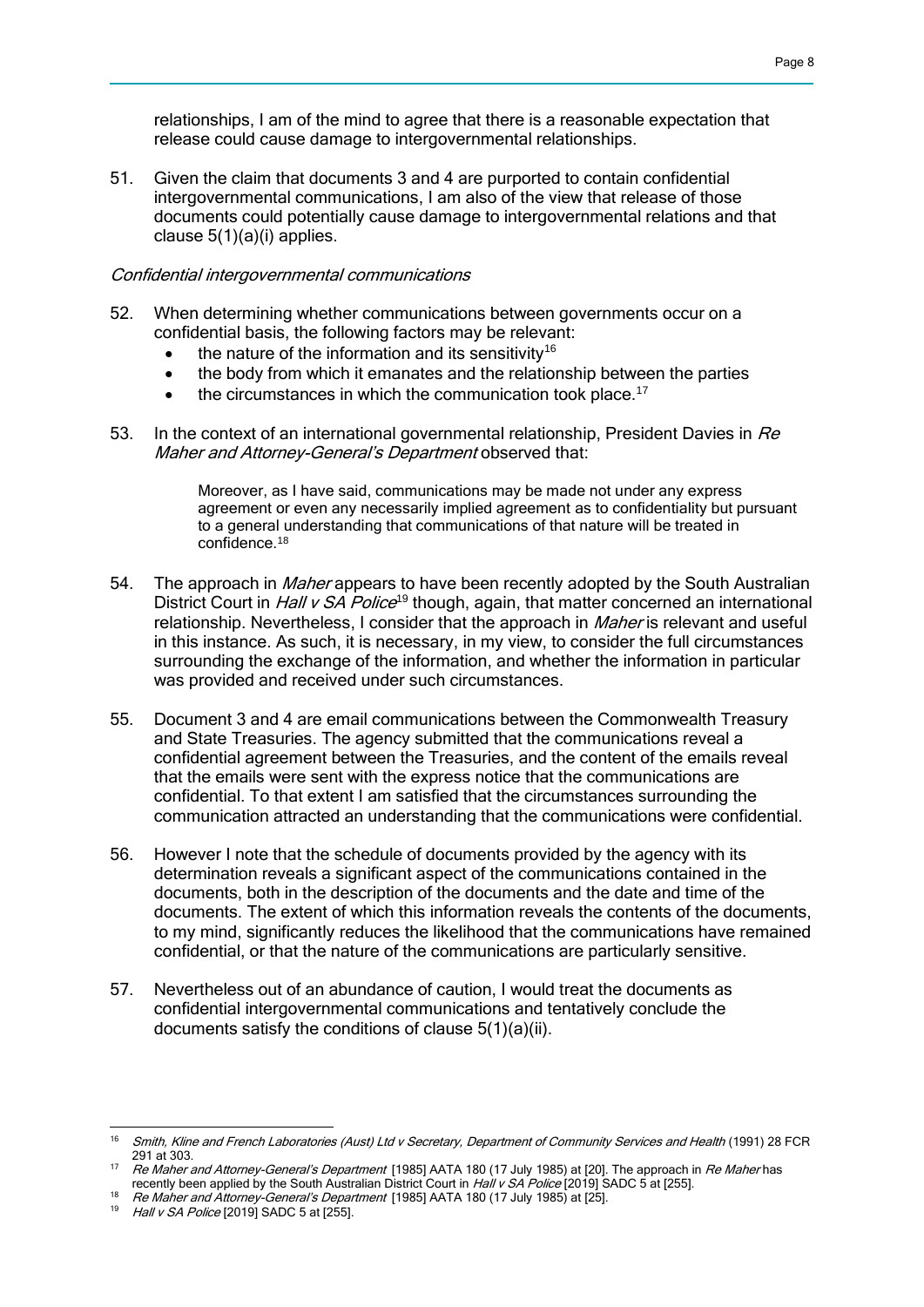### The public interest

- 58. In order for a document to be exempt pursuant to either clause 5(1)(a)(i) or 5(1)(a)(ii), the disclosure of the document must, on balance, be contrary to the public interest. In order to determine whether disclosure is contrary to the public interest, a balancing test between competing factors must be considered.
- 59. Factors in favour of disclosure include:
	- fulfilling the objects of the FOI Act
	- enhancing scrutiny of government decision making
	- informing the public on budget considerations
	- promoting effective oversight of public expenditure
- 60. Factors against disclosure include:
	- ensuring the efficient operation of government
	- ensuring that established confidential communication practices can continue
	- maintaining the flow of free and frank advice between government agencies
- 61. Having assessed the factors against my reading of the documents, I am not of the mind that disclosure of documents 2, 3 and 4 would be contrary to the public interest.
- 62. Whilst noting the agency's concern that release of the documents would adversely affect continued information sharing between governments, having considered the content of the document I do not consider that the documents reveal anything of a sensitive nature.
- 63. To the contrary, the documents reveal what could reasonably be expected of good practice in communication between the State and Commonwealth Treasuries. The information contained in document 2 is not of an apparent confidential nature, rather the agency has suggested that the communications should be treated as being under a confidential arrangement in order for such communications to continue unimpeded in future.
- 64. Whilst noting the agency's concern, I see nothing before me in the document that would warrant the conclusion that information sharing of this nature would reasonably be impeded by the prospect that it may potentially be open to public scrutiny.
- 65. As I noted previously, the contents of documents 3 and 4 have been significantly revealed by the description of the documents that the agency provided. In reviewing the documents, the confidential information does not appear to be particularly significant in light of what has been revealed, and what has also been subsequently published.
- 66. The agency has submitted that the disclosure of this information would affect future communications of such nature between not just the SA State Treasury and the Commonwealth Treasury, but all State and Territories.
- 67. In response to my provisional determination, the Commonwealth Treasury provided submissions as an interested party that release of documents 2, 3 and 4 would reduce its willingness to openly engage with States and Territories and that the release of the documents would make the provision of information between the Commonwealth, States and Territories in future 'considerably more difficult'<sup>20</sup>. As such it stated that its position is that all three documents are exempt in full.
- 68. The submissions by the Commonwealth Treasury with respect to document 2 were supported by further submissions from the agency which rejected that there is any

 <sup>20</sup> Email from *The Treasury* (Cth) dated 29/05/2020.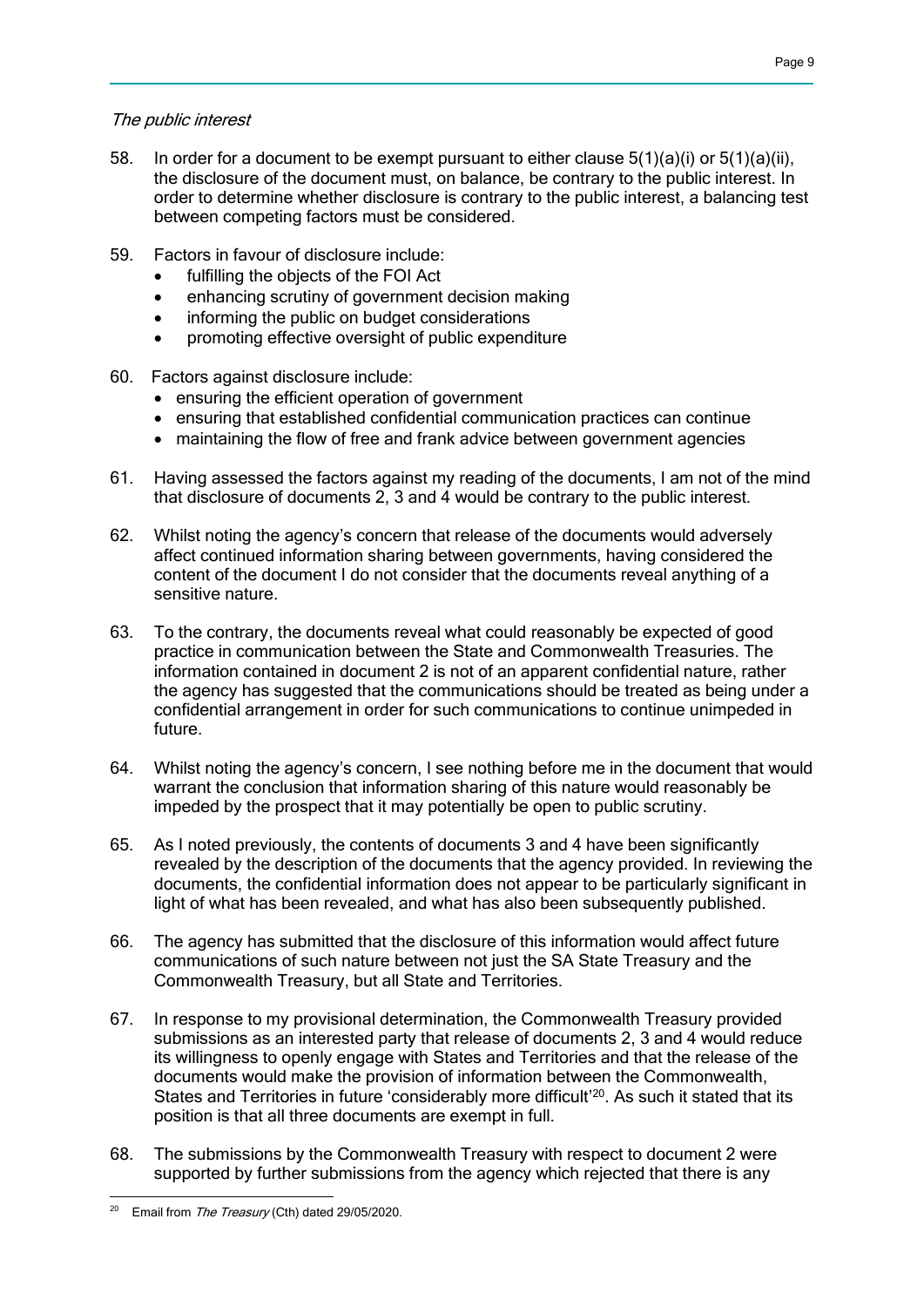public interest in disclosure of the document. The agency stated that release of the information contained does nothing to enhance scrutiny of government decisions, nor would it inform the public about the workings of government. I note that the test is not whether disclosure is in the public interest but whether disclosure is contrary to the public interest.

- 69. Despite the submissions put forward by the agency and the Commonwealth Treasury, I am still not of the view that release would be contrary to the public interest.
- 70. The crux of the argument made by the Commonwealth Treasury and the agency is that release of the information, due to its confidential nature, would be detrimental to future ongoing communications. This is despite the acknowledgement that the information itself is not of any particular sensitivity, rather that damage would be caused because the Commonwealth Treasury would be less willing to engage in communication if there is a prospect that future confidential communications of such nature could be released under the FOI Act.
- 71. I draw attention to the fact that clause 5 is a conditional exemption under the FOI Act rather than a restricted exemption such as Cabinet documents under clause 1. This also extends to confidential documents of any type, which are conditionally exempt under clause 13. To my mind, this evinces a view from Parliament that a document's confidential nature is not on its own enough to conclude that it should be an exempt document.
- 72. The arguments put forward do not make a case for why the release of the information contained in documents 2, 3 and 4 would be contrary to the public interest other than stating that because the documents are considered confidential, the Commonwealth Treasury will take the release of any information, regardless of its nature, as a reason to reduce its communication with the States and Territories.
- 73. I consider that the position taken by the Commonwealth Treasury is antithetical to the objects of the FOI Act. The objects of the FOI Act include the promotion of openness in government<sup>21</sup> and conferring members of the public with a legally enforceable right to be given access to documents held by government, subject only to such restrictions as are consistent with the public interest.<sup>22</sup> To suggest that any prospect of an agency complying with a conditional exemption of the FOI Act would lead to that agency inhibiting its own functions and that such reasoning alone is enough to conclude that a document's release would be contrary to the public interest is absurd.
- 74. In light of the apparent lack of sensitivity of the information contained in the documents, and that the information has otherwise been disclosed or has since become known to the public, I do not believe that disclosure would, on balance, be contrary to the public interest.
- 75. Consequently I do not consider documents 2, 3 and 4 are exempt pursuant to clause 5(1).
- 76. The Commonwealth Treasury also provided submissions that two email addresses in Documents 2, 3 and 4 should be exempt under clause 16 as they are emails that are used solely for internal and interstate communications which are not known to the public. The Commonwealth Treasury suggested that the release of these emails addresses would result in deluge of emails from the public that would have an adverse effect on its functions.

 $21$ Freedom of Information Act 1991, section 3(1)(a).

Freedom of Information Act 1991, section  $3\overline{2}$ (b).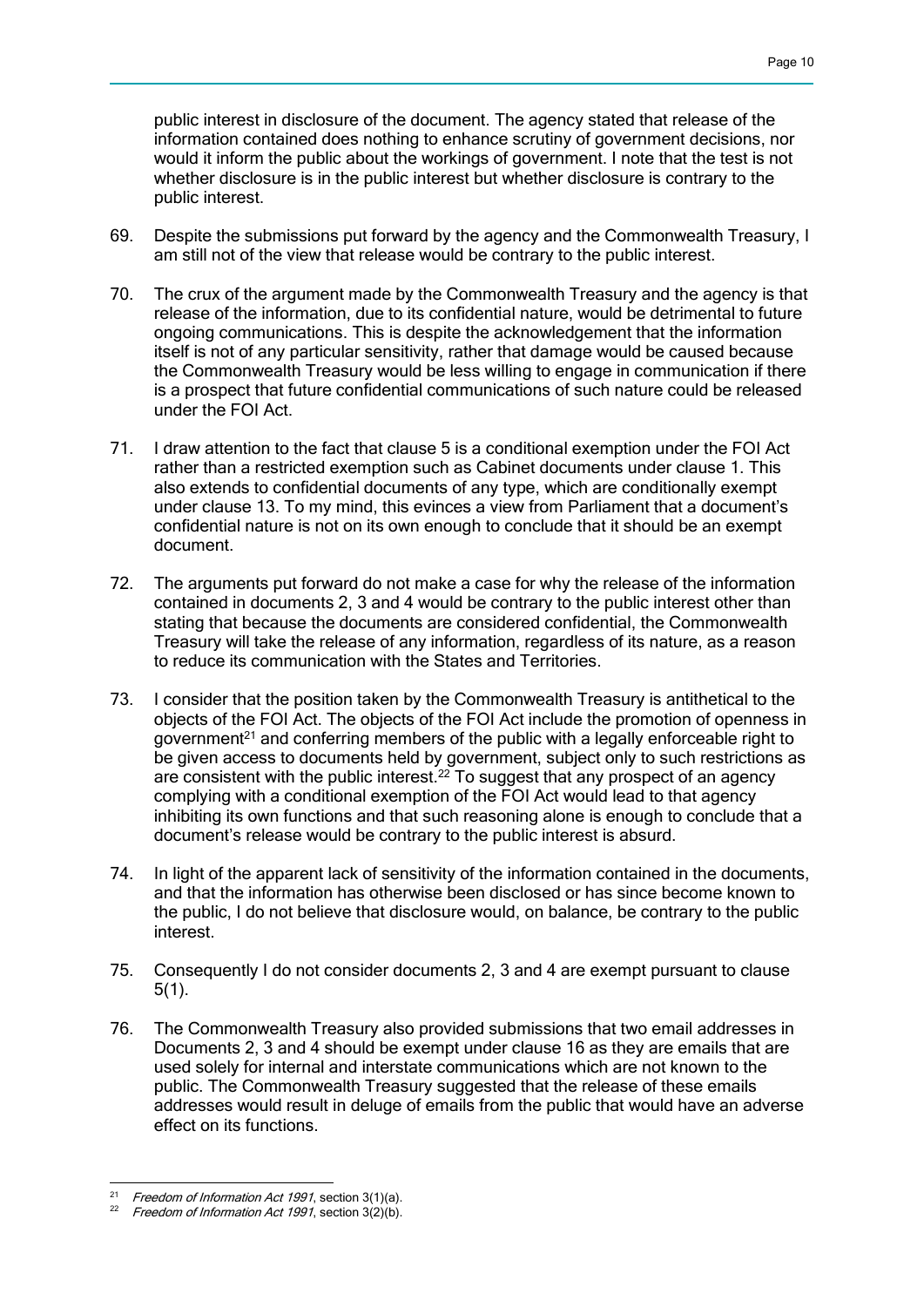- 77. Without considering the merits of the Commonwealth Treasury's position, the applicant has agreed that the email addresses are not of interest to him and that he would accept the redactions of the two email addresses from the documents.
- 78. In keeping with the applicant's concession, I determine that the two email addresses noted by the Commonwealth Treasury are to be redacted from the release of documents 2, 3 and 4.

### Document 23

- 79. Document 23 is a National Partnership Agreement (NPA) schedule that was provided by the Commonwealth Minister for Infrastructure, Transport and Regional Development to the South Australian Minister for Transport, Infrastructure and Local Government.
- 80. The agency submitted that a copy of the NPA schedule was publicly available online at the web address: [https://investment.infrastructure.gov.au/files/national\\_partnership\\_agreement/NPA\\_Sch](https://investment.infrastructure.gov.au/files/national_partnership_agreement/NPA_Schedule_SA_May_2018.pdf) [edule\\_SA\\_May\\_2018.pdf.](https://investment.infrastructure.gov.au/files/national_partnership_agreement/NPA_Schedule_SA_May_2018.pdf) However at the time the agency provided my Office with its submissions, the online document appeared to be an earlier version of document 23, and the later version still contained confidential information communicated by the Commonwealth government to the South Australian government.
- 81. My Office has searched online and found that an updated NPA is available at the web address [https://investment.infrastructure.gov.au/files/national\\_partnership\\_agreement/SA\\_Sche](https://investment.infrastructure.gov.au/files/national_partnership_agreement/SA_Schedule_2019-20_Budget.pdf) dule 2019-20 Budget.pdf. Having viewed the document, I am satisfied that the publicly available document is now the same version as document 23.
- 82. I consider that document 23 no longer contains confidential information and that as it is publicly available, its release to the applicant would not damage inter-governmental relationships. As such I do not consider Document 23 to be exempt pursuant to clause 5(1).

### Document 22

- 83. Document 22 is a letter between the Commonwealth Minister for Infrastructure and the SA Minister for Infrastructure. The document contains a section that draws reference to document 23.
- 84. The agency initially determined that document 22 was exempt in full, however as some information has since become public knowledge, the agency revised its position so that it now claims that document 22 is only partially exempt and is willing to release document 22 in part.
- 85. The agency suggested certain parts of the document should be released, chiefly information that has been revealed as part of the 2019/2020 budget. In light of my tentative view that document 23 should be released, I also consider that the section of document 22 which refers to document 23 should also be released.
- 86. Given that the letter is from a State Minister to a Commonwealth Minister discussing budget issues I am inclined to agree that there was an expectation of confidentiality to the contents of the letter, and that releasing that content could potentially damage intergovernmental relations or inhibit the frankness of communications in future.
- 87. As the agency has recognised that parts of the letter are free to be released, I am inclined to agree with its submission that release of the redacted information would, on balance, be contrary to the public interest. As the information contained in the redacted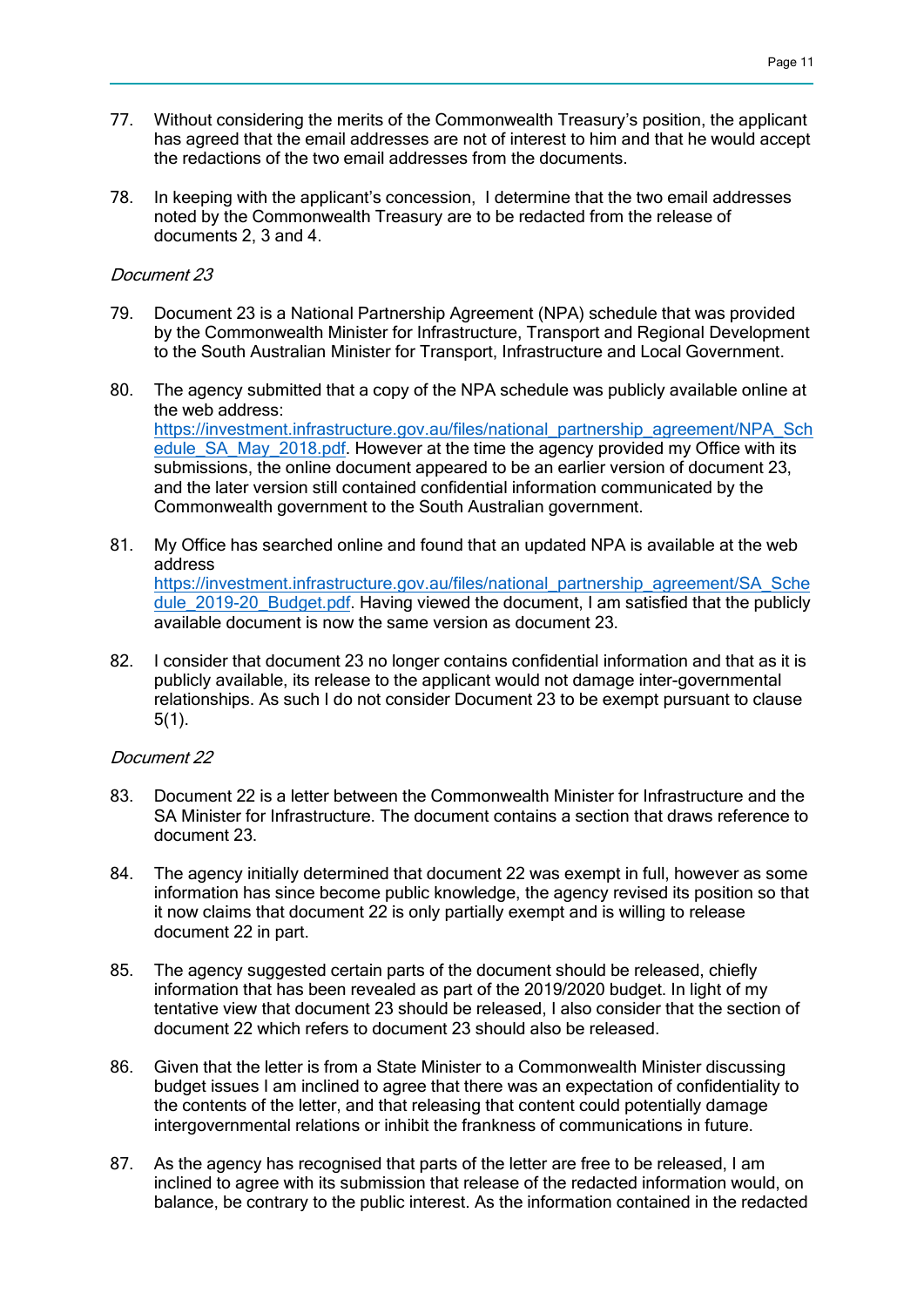sections does not appear to be publicly available, and does appear to comprise frank considerations of future budget concerns, I consider that the public interest factors favour non-disclosure.

88. For these reasons I agree with the agency's determination that document 22 is partially exempt, however my view is that any information that is related to document 23 be included in the content of the document that should be released.

### Clause 6(1) – Documents affecting personal affairs

Documents 1, 6, 21, 24, 26, 28, 31 and 44

- 89. The agency determined that Documents 1, 6, 21, 24, 26, 28, 31 and 44 are exempt in part pursuant to clause 6(1).
- 90. For a document to be exempt pursuant to clause 6(1):
	- it must contain information concerning the personal affairs of any person (not including the applicant); and
	- the disclosure of that information would be unreasonable.
- 91. The term 'personal affairs' is defined inclusively in section 4(1) of the FOI Act. Among other things, it provides that 'personal qualities or attributes' are a person's personal affairs. The term has also been held to involve 'matters of private concern to an individual'<sup>23</sup> and the 'composite collection of activities personal to the individual concerned'.<sup>24</sup>
- 92. The agency has determined to redact all names, work email addresses and phone numbers from the documents. The agency noted that whilst this is not its own standard practice to redact the names and work emails of South Australian public servants, the redactions of the names and work emails of interstate and federal workers were made in accordance with the standard practice of the Commonwealth Treasury.
- 93. Whilst accepting that this may be the standard practice of the Commonwealth Treasury, I am not of the view that this information is exempt under clause 6(1), and I do not consider the practice of the Commonwealth Treasury to be in line with the Australian Information Commissioner's FOI Guidelines.<sup>25</sup>
- 94. At paragraph 6.130 of the guidelines it is noted that personal information can include a person's name, address and telephone number, referencing the decision of Re Green and Australian and Overseas Telecommunications Corporation. 26
- 95. However at paragraph 6.136 it is specified that the information needs to convey or say something about a person, rather than just identify them. There may be situations where depending on the context, a person's name or signature may be enough to reveal personal information about them.<sup>27</sup> Where the information does not say anything about a person, that information is not considered personal information.<sup>28</sup> I agree with this view.
- 96. On my reading of the documents, the inclusion of the names and email addresses does nothing to convey any personal information other than identifying the named people as

 $^{23}$   $\,$  Commissioner of Police v District Court of New South Wales (1993) 31 NSWLR 606, 625 citing  $Re$  Williams and Registrar of Federal Court of Australia (1985) 8 ALD 219 and Young v Wicks (1986) 13 FCR 85 at 88-89.

<sup>&</sup>lt;sup>24</sup> Commissioner of Police v District Court of New South Wales (1993) 31 NSWLR 606, 625.

<sup>&</sup>lt;sup>25</sup> FOI Guidelines (Office of the Australian Information Commissioner) available at https://www.oaic.gov.au/freedom-ofinformation/foi-guidelines/.

<sup>26</sup> Re Green and Australian and Overseas Telecommunications Corporation [1991] AATA 252.

<sup>27</sup> Re Veale and Town of Bassendean [1994] WAICmr 4.<br>28 Denny Wang and Department of the Drime Minister on

Penny Wong and Department of the Prime Minister and Cabinet [2016] AlCmr 27 [18].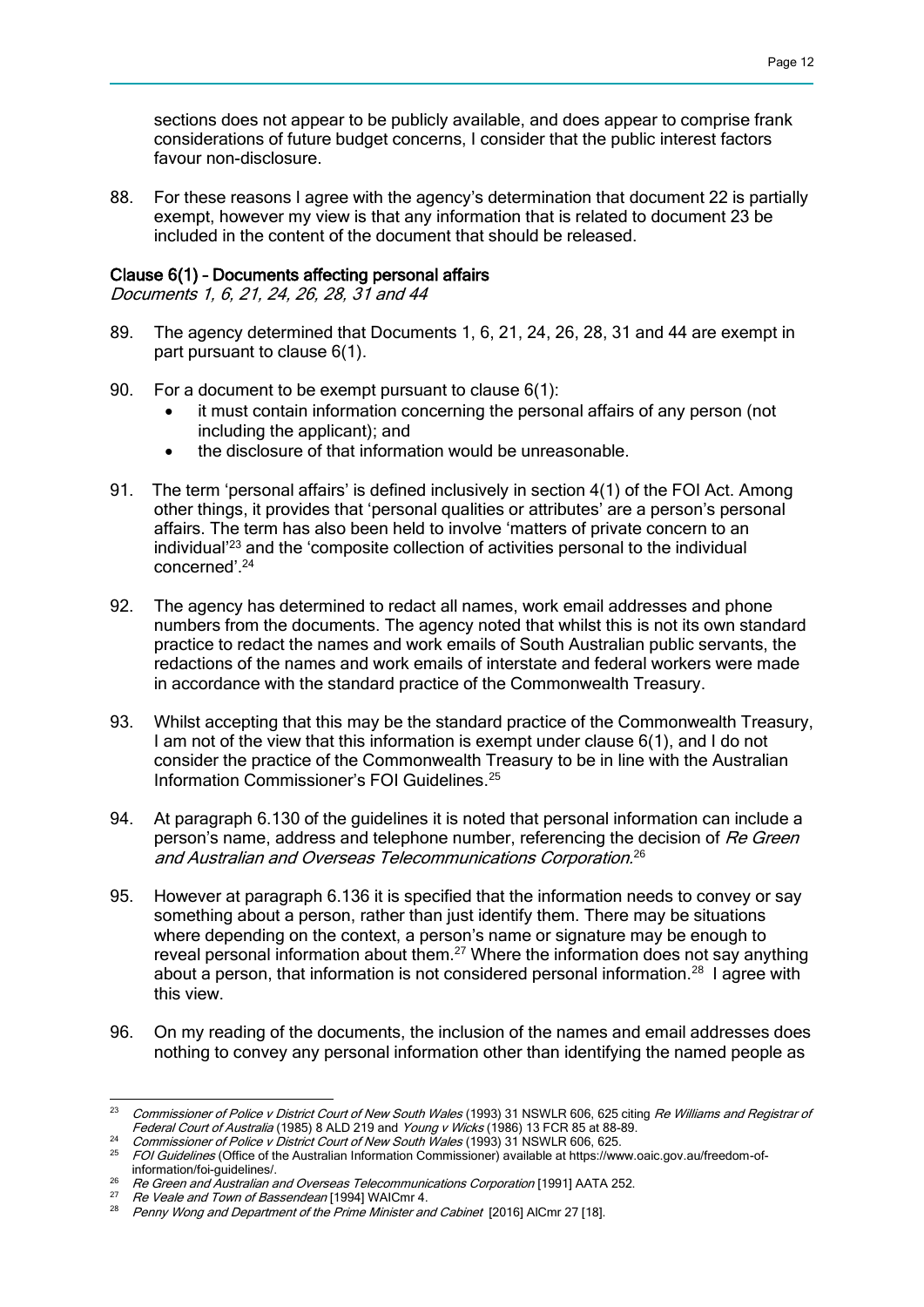public servants. There is no context that on my viewing would raise the information to the level of personal information.

- 97. My view is that the names and email addresses in the documents fails to meet the definition of information concerning the personal affairs of any person, and that even if it were to meet the definition for information concerning the personal affairs of any person, I cannot foresee any circumstances where the disclosure of this information would be unreasonable.
- 98. I do however accept that the release of telephone numbers that are not ordinarily available to the public, such as mobile phone numbers, would be an unreasonable disclosure of information and as such agree with the redaction of that information.
- 99. Accordingly my view is that documents are not partially exempt pursuant to clause 6(1) except for mobile telephone numbers.
- 100. I draw attention to my view that there are other documents containing emails which are not exempt under other clauses relied upon by the agency. Those documents are documents 2, 3, 4 and 32.
- 101. I am also of the view that the names and email addresses contained in those documents are not exempt pursuant to clause 6(1).
- 102. In response to my provisional determination the Commonwealth Treasury submitted that it considers the names and phone numbers of its staff are exempt pursuant to clause 6, reiterating that it is normal practice of the Treasury not to release information of this sort under FOI requests. I agree that any mobile phone numbers of staff members would be unreasonable and as such that information is exempt pursuant to clause 6.
- 103. However regarding names and email addresses, despite noting the Treasury's stance that redacting that information is common practice, I reiterate my view from paragraph 93 that I do not consider this practice to be in line with the Australian Information Commissioner's FOI Guidelines with which I agree. As such I do not consider this information to be exempt pursuant to clause 6.

### **Determination**

104. In light of my views above, I vary the agency's determination in the manner set out in Appendix 2.

 $\sqrt{1-\frac{1}{2}}$ 

Wayne Lines SA OMBUDSMAN

2 July 2020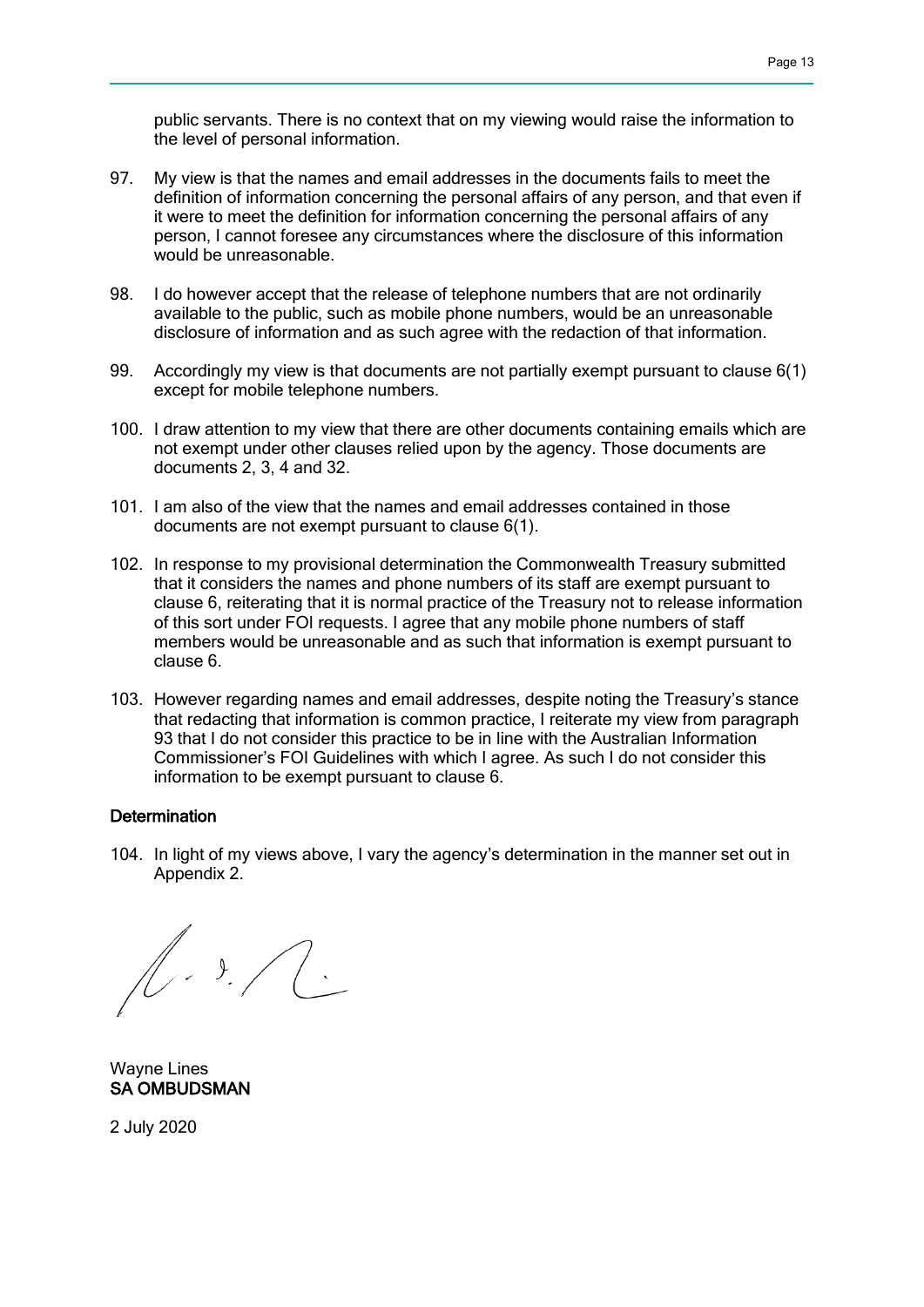# APPENDIX 1

## Procedural steps

| Date       | Event                                                                                                                                                                                  |
|------------|----------------------------------------------------------------------------------------------------------------------------------------------------------------------------------------|
| 04/04/2019 | The agency received the FOI application dated 04/04/2019.                                                                                                                              |
| 04/05/2019 | The agency failed to determine the application within the 30 day period<br>required by the FOI Act, <sup>1</sup> and is deemed to have refused access to the<br>documents <sup>2</sup> |
| 06/05/2019 | The agency received the internal review application dated 06/05/2019.                                                                                                                  |
| 21/06/2019 | The agency varied the determination.                                                                                                                                                   |
| 16/07/2019 | The Ombudsman received the applicant's request for external review<br>dated 16/07/2019.                                                                                                |
| 19/07/2019 | The Ombudsman advised the agency of the external review and<br>requested submissions and documentation.                                                                                |
| 16/08/2019 | The agency provided the Ombudsman with its submissions and<br>documentation.                                                                                                           |
| 05/05/2020 | The Ombudsman issued his provisional determination and invited<br>submissions from the parties.                                                                                        |

1

<sup>&</sup>lt;sup>1</sup> Freedom of Information Act 1991, section 14(2).

<sup>&</sup>lt;sup>2</sup> Freedom of Information Act 1991, section 19(2).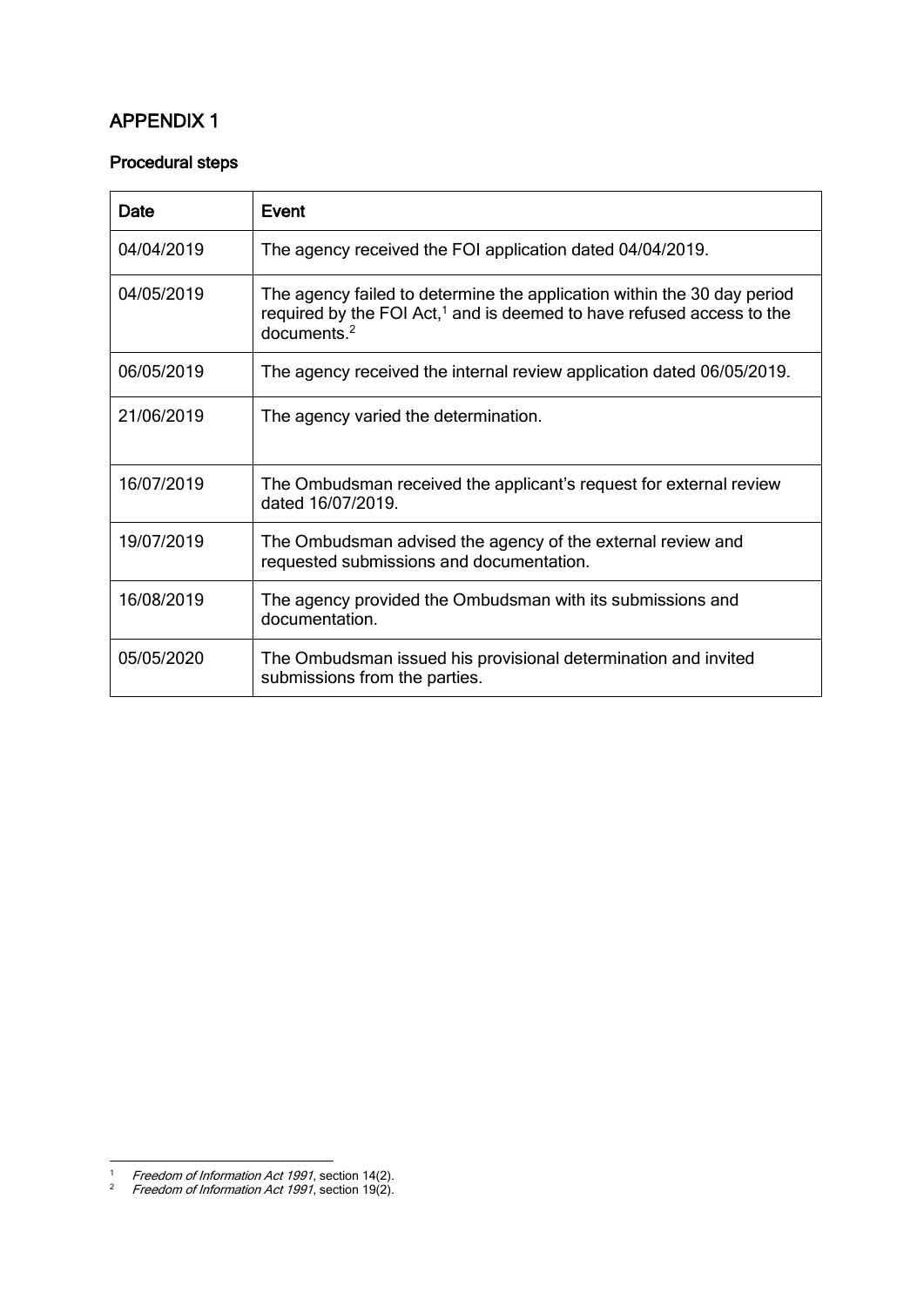# APPENDIX 2

| <b>Document</b><br>in issue | <b>Description</b>                                        | Agency's<br>determination | Ombudsman's<br>determination                 | Information to be<br>released                                                   |
|-----------------------------|-----------------------------------------------------------|---------------------------|----------------------------------------------|---------------------------------------------------------------------------------|
| 1                           | Email                                                     | Partially exempt          | Partially exempt<br>with fewer<br>redactions | Names and email<br>addresses                                                    |
| $\overline{2}$              | Email                                                     | Exempt in full            | Partially exempt                             | All information<br>except mobile<br>numbers and<br>specified email<br>addresses |
| 3                           | Email                                                     | Exempt in full            | Partially exempt                             | All information<br>except mobile<br>numbers and<br>specified email<br>addresses |
| 4                           | Email                                                     | Exempt in full            | Partially exempt                             | All information<br>except mobile<br>numbers and<br>specified email<br>addresses |
| 6                           | Email                                                     | Partially exempt          | Partially exempt<br>with fewer<br>redactions | Names and email<br>addresses                                                    |
| 21                          | Email                                                     | Partially exempt          | Partially exempt<br>with fewer<br>redactions | Names and email<br>addresses                                                    |
| 22                          | Letter from Deputy<br>Prime Minister to SA<br>Minister    | Partially exempt          | Partially exempt<br>with fewer<br>redactions | All information<br>related to<br>Document 23                                    |
| $\overline{23}$             | Schedule of<br>Commonwealth<br>Infrastructure<br>payments | <b>Exempt in full</b>     | Full release                                 | Entire document                                                                 |
| 24                          | Email                                                     | Partially exempt          | Partially exempt<br>with fewer<br>redactions | Names and email<br>addresses                                                    |
| 26                          | Email                                                     | Partially exempt          | Partially exempt<br>with fewer<br>redactions | Names and email<br>addresses                                                    |
| 28                          | $E$ mail                                                  | Partially exempt          | Partially exempt<br>with fewer<br>redactions | Names and email<br>addresses                                                    |
| 31                          | Email                                                     | Partially exempt          | Partially exempt<br>with fewer<br>redactions | Names and email<br>addresses                                                    |
| 32                          | Email                                                     | Exempt in full            | Exempt in full                               |                                                                                 |
| 33                          | Email                                                     | Exempt in full            | Exempt in full                               |                                                                                 |
| 33a                         | Spreadsheet                                               | Exempt in full            | Exempt in full                               |                                                                                 |
| 34                          | Email                                                     | Exempt in full            | Exempt in full                               |                                                                                 |
| 34a                         | <b>Draft Cabinet</b><br>submission                        | Exempt in full            | Exempt in full                               |                                                                                 |